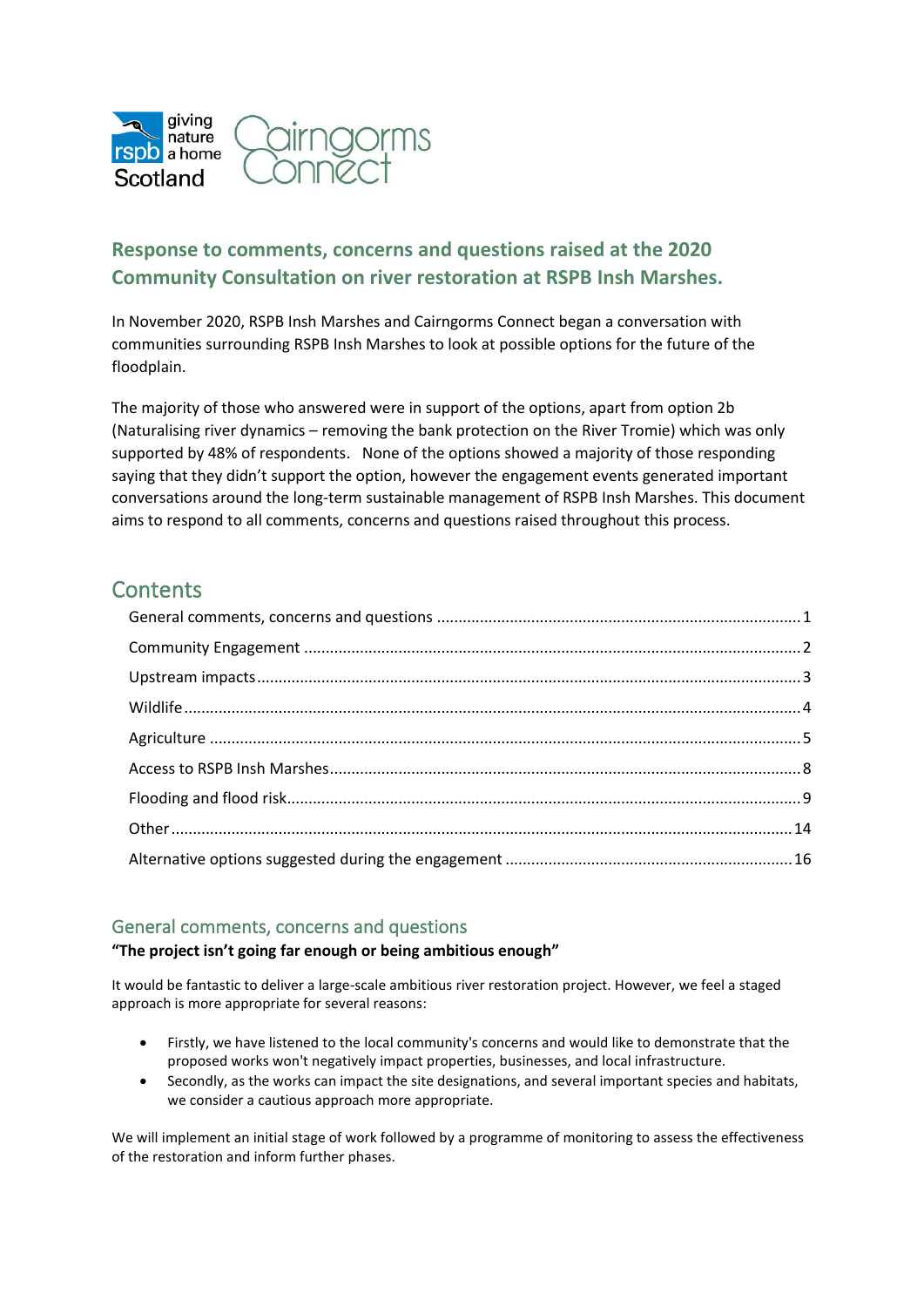#### **"The objectives are unclear, e.g., what 'natural' means."**

The term 'natural' relates to the hydrological and morphological process on the river and floodplain, and it is these processes that were modified by human intervention. The options presented at the engagement aim to restore a process similar to those before modification.

The project aims to restore and reconnect the river and floodplain where the historical modifications are having a negative impact on site morphology, hydrology, and ecology.

Additional benefits of the works will be to:

- improve the designated and non-designated wetland habitats which will then improve conditions for the wildlife at RSPB Insh Marshes
- ensure the reserve is resilient to the future impacts of climate change
- reduce the need for ongoing mechanical intensive management of wetland habitats
- slowing the flow of water through the reserve during flood events
- using natural flood management techniques to reduce flood risk to surrounding communities and land surrounding the reserve
- protecting the underlying peat by improving the condition of the fen habitats, thereby securing the carbon store and enhancing the rate of carbon sequestration

# <span id="page-1-0"></span>Community Engagement

**"Can you please confirm our comments will be taken into account and that we will be further consulted in line with RSPB's steps to 'engage with communities? This includes the residents of Lynchat."**

RSPB have committed to speaking with the local community through all stages of the project. We have engaged the local community in our work from an early stage to hear local opinions on the projects we are considering. We have taken all the engagement feedback and evaluated the projects in light of the information received. We are following [best practice protocols](https://www.landcommission.gov.scot/tag/community-engagement) on how landowners, land managers and communities can work together to make better – and fairer – decisions about land use.

We have committed to a number of actions following on from the community engagement carried out in December 2020. The RSPB will undertake further engagement work at crucial points during the project. Engagement will include additional drop-in sessions with local communities, social media updates[, email](https://forms.office.com/pages/responsepage.aspx?id=vOCYm3zO8EeKao6K7RivYm0iuTvU2HtOqTmCuCH3_-hUNks1VzJPMkJZNzZJVDU1UFZPVlc5MElVWC4u)  [updates](https://forms.office.com/pages/responsepage.aspx?id=vOCYm3zO8EeKao6K7RivYm0iuTvU2HtOqTmCuCH3_-hUNks1VzJPMkJZNzZJVDU1UFZPVlc5MElVWC4u) and information via the [Cairngorms Connect website.](http://cairngormsconnect.org.uk/projects/insh)

#### **"The RSPB aren't listening to local people who live in the area"**

RSPB have committed to speaking with the local community through all stages of the project. We have engaged the local community in our work from an early stage to hear local opinions on the projects we are considering. We have taken all the engagement feedback and evaluated the projects in light of the information received. We are following [best practice protocols](https://www.landcommission.gov.scot/tag/community-engagement.) on how landowners, land managers and communities can work together to make better – and fairer – decisions about land use.

We have committed to a number of actions following on from the community engagement carried out in December 2020.

#### **"Why are the RSPB asking the opinion of the local community as they weren't the experts?"**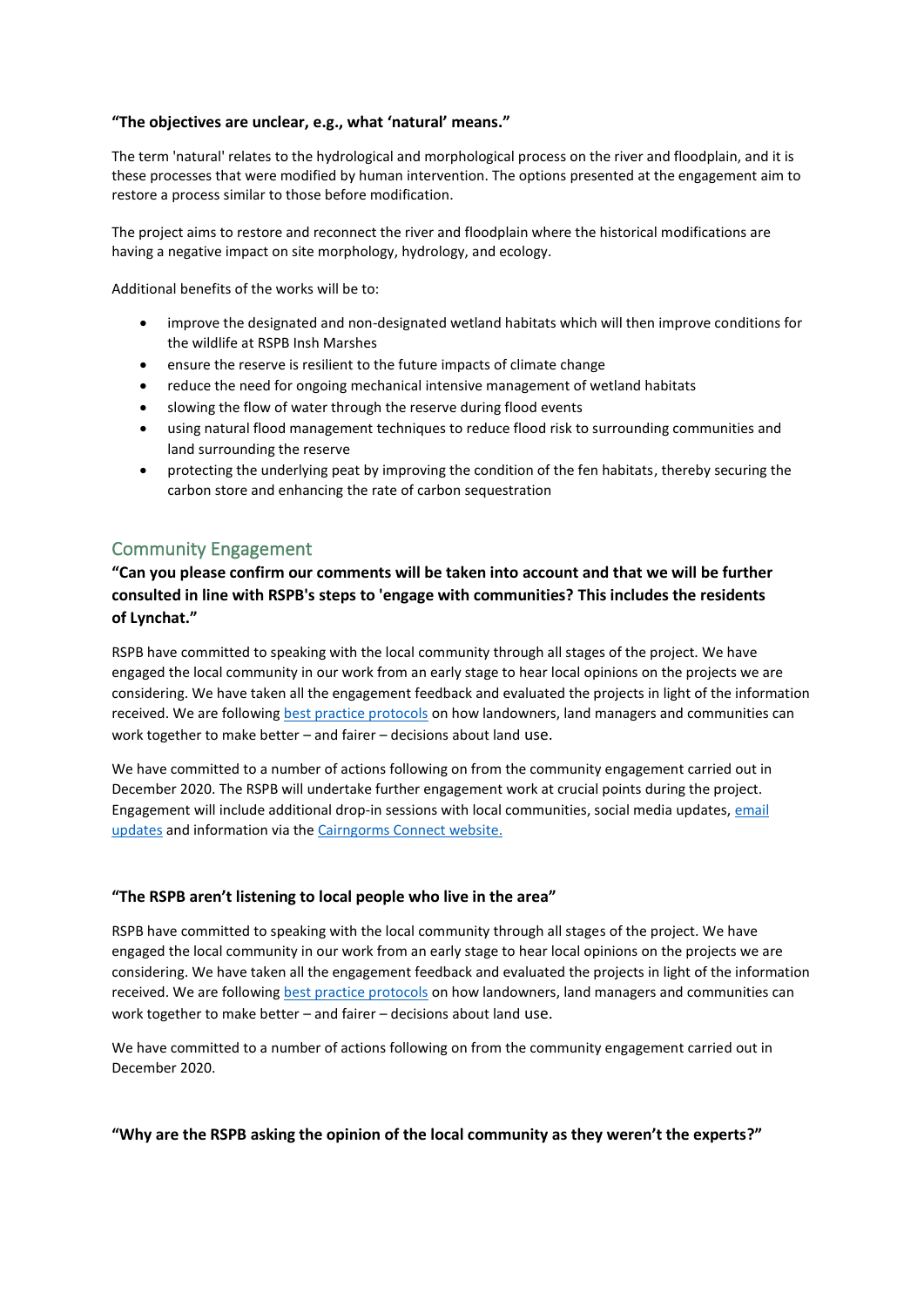We were keen to engage the local community at an early stage of the work so we could share our concerns with issues we were facing on the reserve with the decaying historical infrastructure, our management, and climate change.

We were also keen to share the science the consultants have been working on over the last five years to help inform our decision making. We have found that through early engagement with the local community, we have gained a lot of helpful information and opinions. We feel it is important that when deciding how RSPB manages its land, local community opinions are considered as part of our decision-making.

#### **"There were many statements about a lack of understanding of the topic or its complexity"**

We understand that the topic is complex and have tried to present materials in a range of accessible formats. We have taken this feedback on board and will try to make future information more comprehensible. For a video, explaining the process so far and next steps [click here.](https://www.youtube.com/watch?v=nCwZGg_Gx2c)

# <span id="page-2-0"></span>Upstream impacts

### **"What would be the potential upstream impacts of the options on tributaries such as the Gynack and the Tromie"**

The upstream impacts on the River Gynack would be negligible as the proposed works are downstream of the A9 bridge. The modelling work has shown that the A9 embankment and bridge restrict the river's capacity. These structures have the most substantial influence on flooding in this area, more so than any of the options presented at the Community Engagement.

On the Tromie, the lower areas of the Spey Floodplain are already influenced by the River Spey during flood events, which results in sediment being deposited within the Tromie when levels in the River Spey area are high (see long section through the river below). Therefore, any slight lowering of water levels in the River Spey will allow this sediment to travel further downstream. However, this change is small in relation to the natural processes within the Tromie itself.

When considering the lower Tromie, we do not anticipate any impact approximately 300m downstream of the Speyside Distillery at Tromie Mills. The design work for any options on the Spey/Tromie floodplain will consider the constraints of the properties and associated infrastructure adjacent to the floodplain at Invertromie.

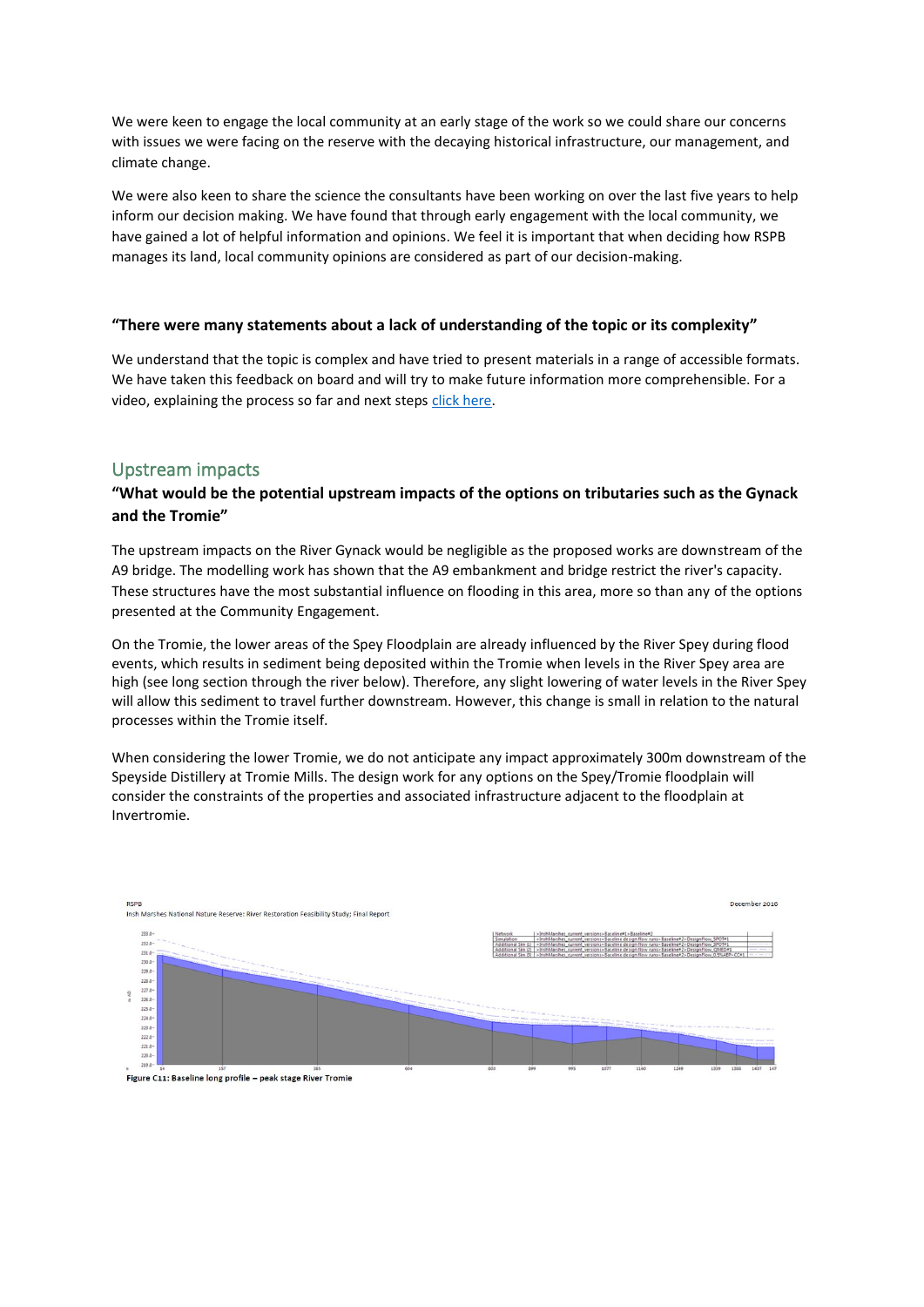# <span id="page-3-0"></span>**Wildlife**

# **Concerns that "any changes would impact the animals and birdlife on the marshes, specifically whether the project will make the birch flies and midges worse, and the impact of the project on nesting birds. "**

The project's key objective is to restore and reconnect the river and floodplain by removing historical modifications. The primary outcome and main driver for RSPB are that the work will improve the habitat for the range of wetland and riparian species found on the reserve. Removing embankments will increase the connectivity between the river and the floodplain allowing the wetland to inundate more frequently during smaller flood events creating more dynamic hydrology across these habitats. The result will be an increase in fen, marsh and swamp, creating more habitat for species such as waders, rails and ducks as new areas of more frequent flooding, small pools and boggy areas are formed. In addition, meandering the tributaries and adding structures within the river, such as woody material, will provide new floodplain water bodies, frequent flood zones, bare ground and increase the diversity of sediments and flow within the river. Such changes will improve conditions for aquatic species, including Atlantic Salmon, Freshwater Pearl Mussels and invertebrates such as the rare Northern Silver-Stilettofly and Five Spot Ladybird.

Many wildfowl and waders that breed on the marshes build their nests on or near ground level and can be susceptible to flooding. Therefore, by implementing the options, we anticipate a minor increase in spring flooding in some years. However, most ground-nesting waders and wildfowl can lay several clutches of eggs to allow for the replacement of lost nests, be that to flooding, cold weather or predation. Their young are also highly mobile, enabling them to move to higher ground if flooding occurs. Spring floods tend to be smaller inundations, leaving drier refuge areas for adults to move chicks. EnviroCentre has analysed the occurrence of spring flood events; the data shows that in the last 25 years, there have been three 5 POT (Peaks Over Threshold) floods during May and no 5 POT floods in June.

In addition, the removal of embankments will introduce a more natural flood inundation profile. A gradual advance of floodwaters across the floodplain will be more beneficial in terms of birds being able to respond rather than the relatively quick onset of higher velocity flows associated with flows through embankment breaches or overtopping.



Note: 5-POT refers to the magnitude of flood that will be exceeded typically 5 times per year on average

Figure1: Monthly distribution of high flow events on the River Spey recorded at Invertruim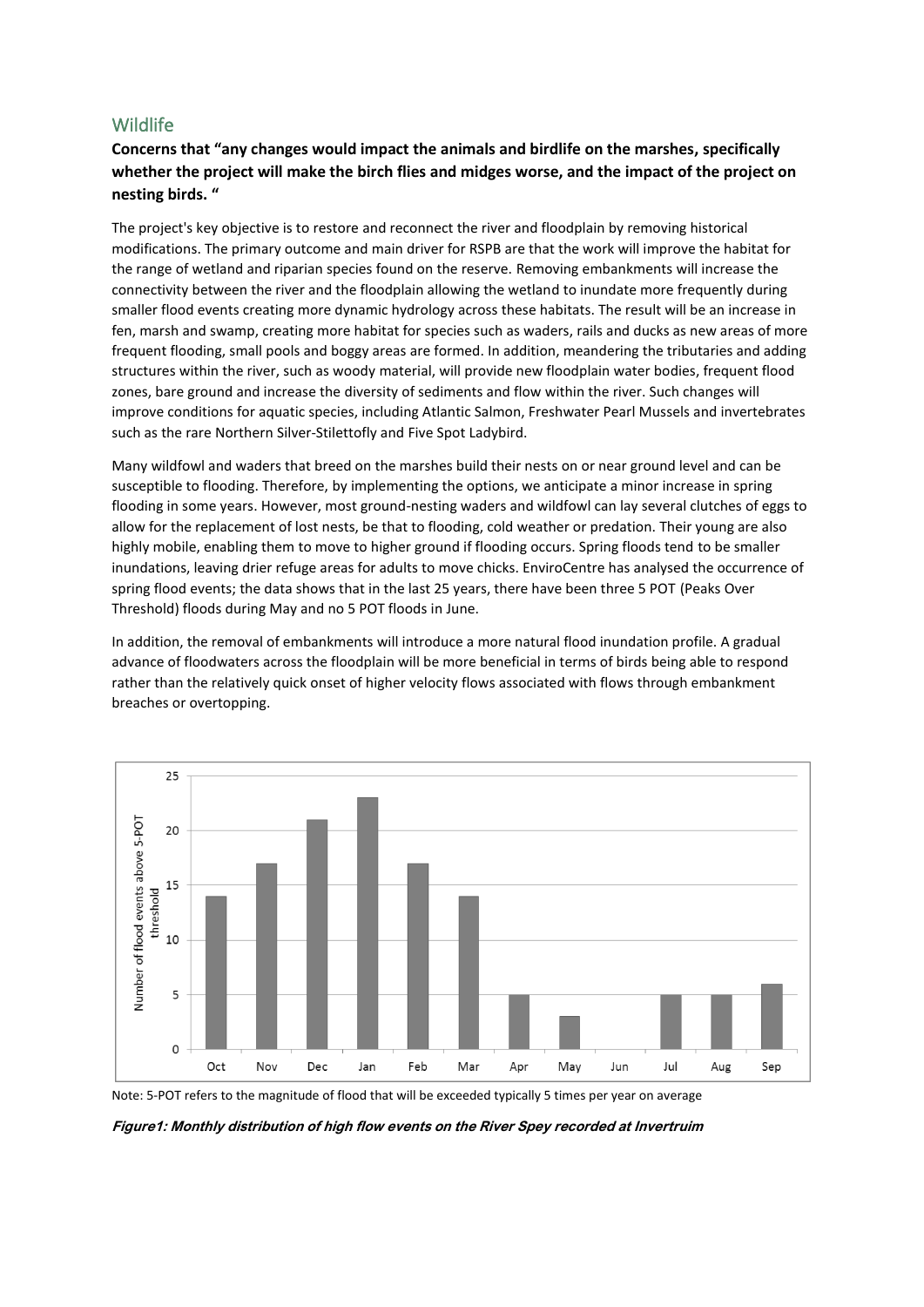Restoration work will improve wildfowl and wader habitat and food availability for many nesting species, enabling the birds to raise more young, offsetting the potential impacts of increased flooding during the breeding season. By removing embankments, we aim to increase and improve habitat suitability by:

- creating a more suitable habitat mosaic for nesting and feeding waders and wildfowl in the area of the current embankments
- improving vegetation structure for camouflaging nests and hiding chicks from predation
- Reducing vantage points for predators to view nests and chicks
- Creating wetter areas that will deter predators from accessing the wetland.

There are concerns that the proposed work could increase the number of biting insects. Overall, the options are unlikely to cause a noticeable increase in midge or birch fly numbers. However, projects that aim to improve habitat conditions in the tributaries of the River Spey could create some minor habitat improvements for birch flies, although we do not anticipate that the scale of works is significant enough to cause an issue for the community.

## **Questions about "ongoing monitoring of wildlife and how that will be impacted, for example, butterfly transects."**

Science underpins our work both in RSPB and Cairngorms Connect. Therefore, monitoring the impacts of the work will be a key output of any restoration. Monitoring will include undertaking baseline, and post-work surveys to allow us to examine the long-term changes resulting from our restoration work. The project proposes monitoring a wide range of parameters, including changes to hydrology, river morphology, and impacts on species and habitats.

An essential part of the work will be to continue with the existing reserve monitoring programme to understand any effects the project may have across the reserve. When planning the projects, the impact on existing long term monitoring programmes, such as butterfly transects, will be considered; this will include discussion with relevant stakeholders.

# <span id="page-4-0"></span>**Agriculture**

# **"I'm concerned about wiping out part of agricultural heritage so the RSPB can save money by just flooding the area to stop plant succession of reeds and willow."**

Natural processes occurring on the river and floodplain, when combined with the impact of climate change, have led to increased flood risk in some areas of the reserve. For example, bed levels are rising due to sediment deposition, reducing bank heights, increasing out of bank flows and the risk of the river breaching out of the channel into the lower-lying floodplain in locations around the River Tromie, Ruthven and Raitts Burn. Continuing to manage the land the same way we have for the last 30+ years is no longer sustainable, and we need to consider future options.

Farming will continue to play an essential role in managing the reserve as we plan for the future. The reserve has for many years and continues to do so today, provided 580 ha of seasonal grazing. An additional 90ha of ground is leased under a full agricultural tenancy. The five options presented at the Community Engagement event will not impact the land leased under a long-term agreement with our farm tenant. There will, however, be some changes to the seasonally grazed land but the current low-intensity spring, summer and autumn grazing will still be required to help manage the wetland habitats.

In addition, the proposed options to remove the embankments and block ditches will see some areas becoming wetter and transition from rushy pasture to fen; grazing will still be required to help manage these habitats. This work is not aimed at creating large areas of open water as this isn't suitable habitat for many of the species found on the reserve, including many breeding birds. Allowing the river to flow more readily onto the floodplain will also enable the water to recede quicker and return to the river from the floodplain.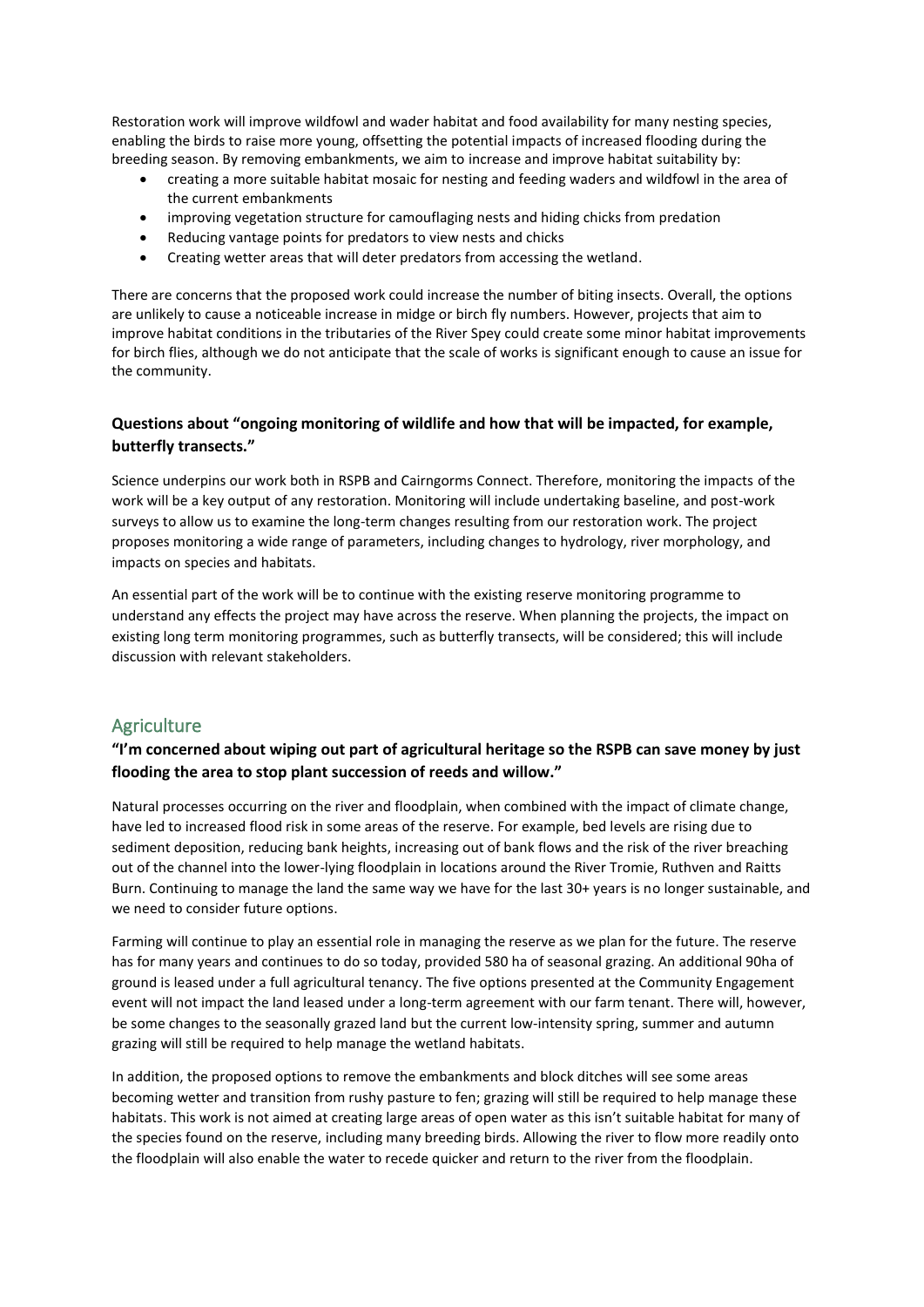Work on the tributaries could significantly impact some of the improved grassland fields and other wetland habitats. However, given the naturally occurring changes within the tributaries, such as sediment deposition raising bed levels and the associated increase in flooding within these areas, when combined with the predicted increase in flow rates due to climate change. Farming is unlikely to be feasible over the longer term.

The historical modifications to the floodplain were undertaken when labour was plentiful and cheap. It was also at a time when governments were incentivising agricultural improvements. As the river is constantly eroding and depositing sediments, and the ditch system and marsh vegetation communities move through successional stages, the reserve and floodplain require ongoing maintenance and management. Repairing infrastructure, clearing drains and ongoing habitat management is expensive. Therefore, we are looking at a longer-term, more sustainable way to manage RSPB Insh Marshes. While saving cost is not the key driver for this project, it is a consideration as RSPB is a charity reliant on membership to fund our activities.

# **"What are the impacts on local farmers? Soon there is going to be not much farmland, and the local area is going to be mostly underwater. The project is destroying farmland for no good reason"**

Natural processes occurring on the river and floodplain, when combined with the impact of climate change, have led to increased flood risk in some areas of the reserve. For example, Bed levels are rising due to sediment deposition, reducing bank heights and increasing out of bank flows and the risk of the river breaching out of the channel into the lower-lying floodplain in locations around the River Tromie, Ruthven and Raitts Burn.

Continuing to manage the land the same way we have for the last 30+ years is no longer sustainable, and we need to consider future options. Farming will continue to play an essential role in managing the reserve as we plan for the future. The reserve has for many years and continues to do so today, provided 580 ha of seasonal grazing. An additional 90ha of ground is leased under a full agricultural tenancy. The five options presented at the Community Engagement event will not impact the land leased under a long-term agreement with our farm tenant. There will, however, be some changes to the seasonally grazed land but the current low-intensity spring, summer and autumn grazing will still be required to help manage the wetland habitats.

Work on the tributaries could significantly impact some of the improved grassland fields and other wetland habitats. However, given the naturally occurring changes within the tributaries, such as sediment deposition raising bed levels and the associated increase in flooding within these areas when combined with the predicted increase in flow rates due to climate change, farming these areas in the same way is unlikely to be feasible over the longer term.

In addition, the proposed options to remove the embankments and block ditches will see some areas becoming wetter and transition from rushy pasture to fen; grazing will still be required to help manage these habitats. This work is not aimed at creating large areas of open water as this isn't suitable habitat for many of the species found on the reserve, including many breeding birds. Allowing the river to flow more readily onto the floodplain will also enable the water to recede quicker and return to the river from the floodplain improving the current condition when flood water can be retained for several weeks.

**"The important habitats that existed when these designations were made were a direct result of the historical modifications that were made to the floodplain to enable agricultural to occur. Agricultural practices on the floodplain of the River Spey around Kingussie are credited with creating habitats important for a range of species of conservation concern – as in RSPB Insh Marshes."**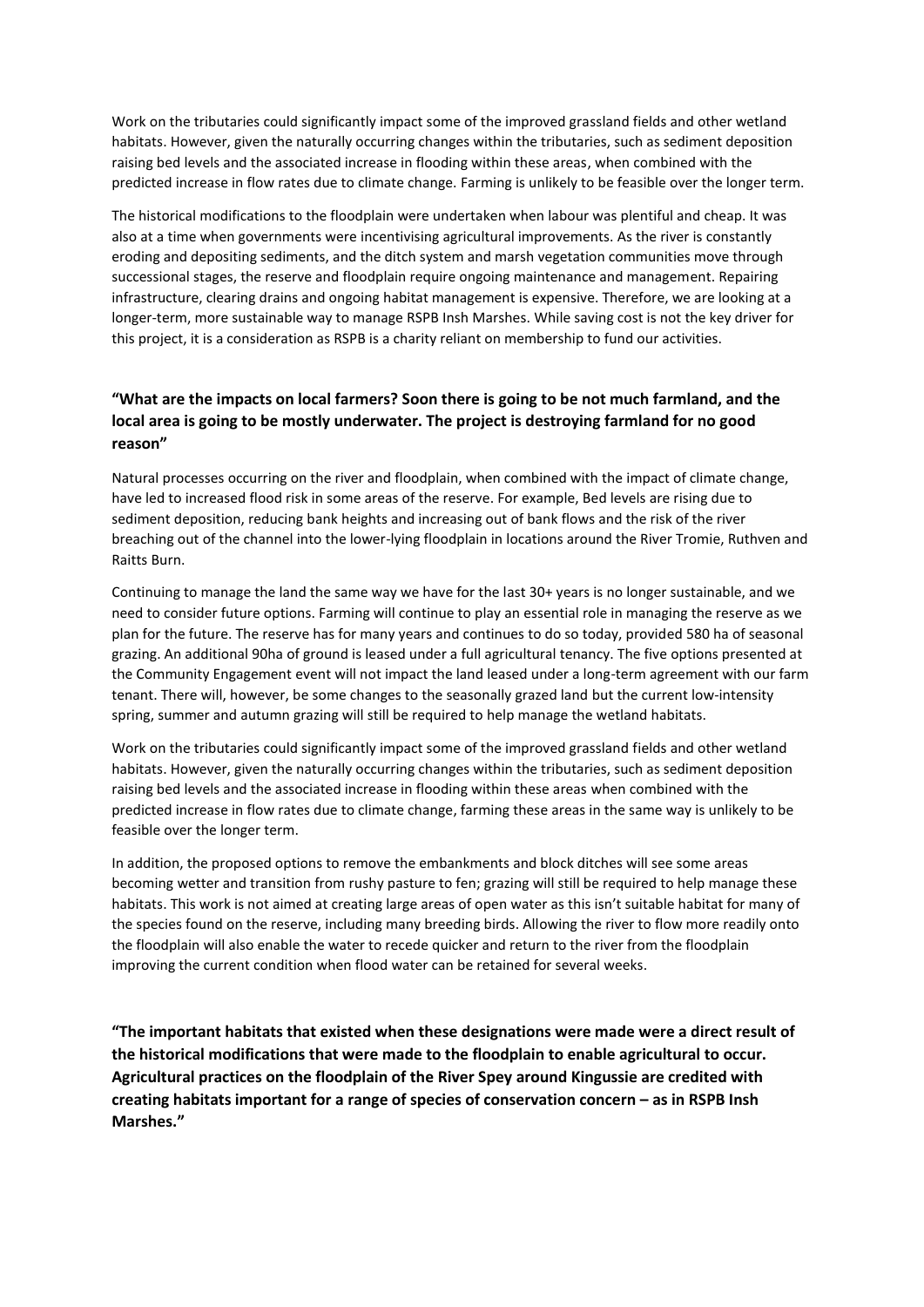# **"Return to the land management methods used when RSPB Insh Marshes was designated as an SSSI and SAC. The only change that has occurred since then has been that the RSPB has bought over the land and imposed their own management methods."**

Farming is essential to the floodplain of the River Spey, helping to create and maintain a mosaic of habitats that support a rich diversity of species, including those found on the wetland at RSPB Insh Marshes. The lowlying floodplain has been seasonally grazed or cut as marsh hay for hundreds of years. Today, grazing continues to play a part in maintaining the wetland habitats and holding back the successional processes, such as scrub development.

Many species and habitats on the designated nature reserve rely on the disturbance caused by grazing animals and the mosaic of sward structures they create. Grazing has and will continue to play an essential role in the future management of floodplain habitats at RSPB Insh Marshes.

Whilst the historical modifications have improved the agricultural productivity of the local area. Today, we believe that the historical modifications aimed at drying out the land are constraining the wetland habitats and restricting the populations of some of the wetland species. The shortlist of options presented at the engagement event will restore the hydrology, ensuring the habitats and species can respond and thrive.

RSPB first acquired land at RSPB Insh Marshes in 1973, the same decade the site was designated. Our management aims to maintain the habitats and conditions for a suite of species listed as part of the site designations. In addition, we have an agreed conservation management plan that has been consented by Nature Scot.

Under RSPB management, many of the wetland species have expanded in range. For example, string sedge, a plant reliant on a high-water table and dynamic flooding. We have been monitoring the plants' response to our management for 25 years. The table below clearly shows the expansion in range during that period.

| Year | <b>Patches</b> | Total area (m <sup>2</sup> ) | Average area (m <sup>2</sup> ) | Circumference (m) |
|------|----------------|------------------------------|--------------------------------|-------------------|
| 1995 | 39             | 5255                         | 135                            | 1655              |
| 2020 | 36             | 11713                        | 325                            | 3506              |

Table 1: Distribution of String Sedge of Insh and Coull fen 1995 to 2020.

**"Only 2% of Badenoch is suitable for growing crops to feed livestock and humans. The haugh lands along the River Spey was modified to provide the most fertile land in Badenoch to sustain the population. to reduce global climate emissions, we need to return to be more self-sufficient in the goods and services we consume."**

The project's key objective is to restore and reconnect the river and floodplain by removing historical modifications, the primary outcome for this work will be to improve the habitat for the range of wetland and riparian species found at RSPB Insh Marshes. The project will also have the following additional benefits:

- slowing the flow of water through the reserve during flood events
- reducing flood risk to communities and land surrounding the reserve
- ensure the reserve is resilient to the future impacts of climate change
- protecting the underlying peat by improving the condition of the fen habitats, thereby securing the carbon store and enhancing the rate of carbon sequestration
- reducing our carbon footprint by reducing our mechanical operations.

During the project's planning and development, we have considered the impact on the reserve farming operations and how we can continue working with our tenants to graze and farm the reserve whilst undertaking restoration.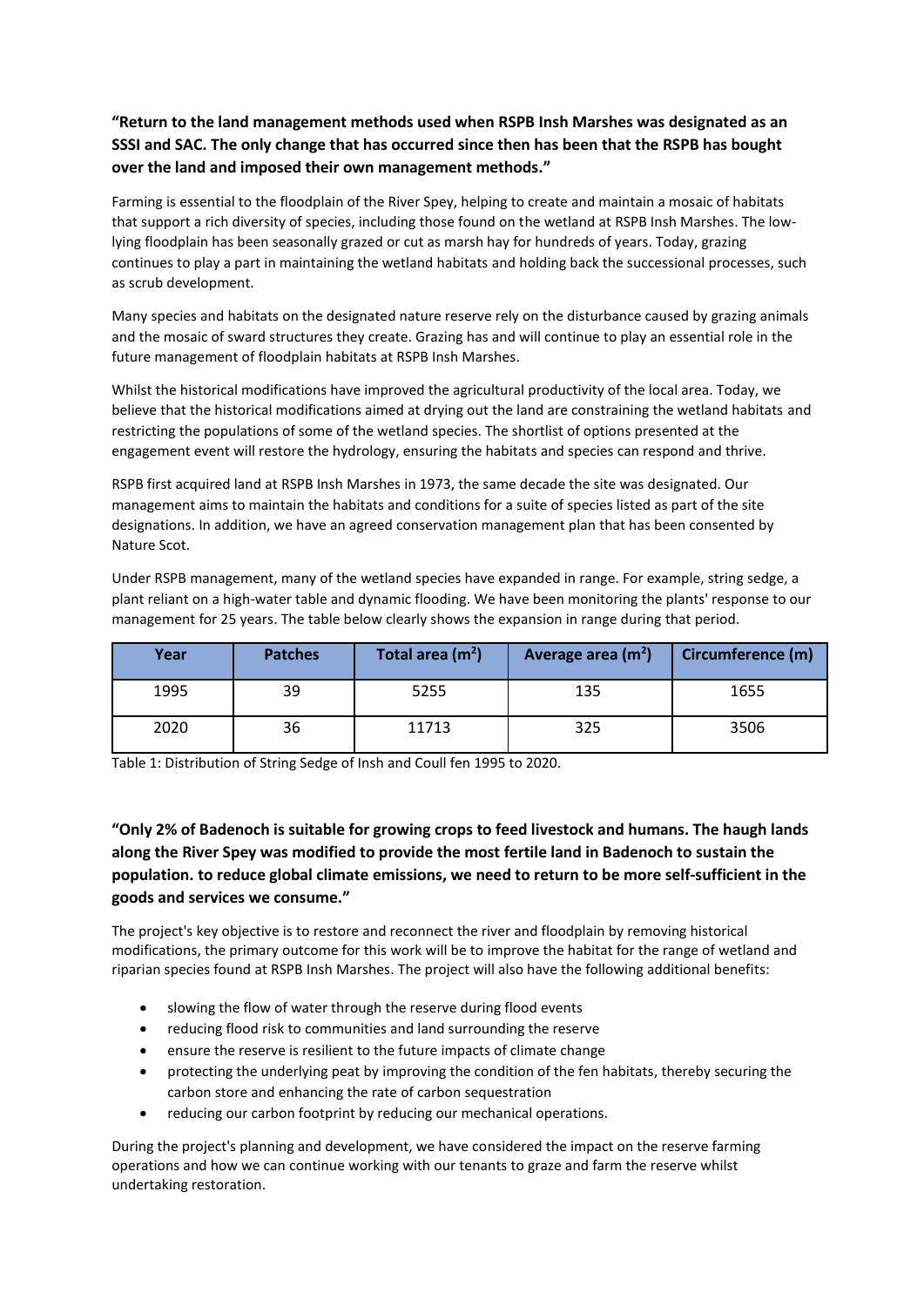Further improving RSPB Insh Marshes for agricultural productivity would involve drainage of the wetland. This process would cause a drying out of the underlying peat and a release of CO2. Therefore, we consider the current balance of farming and conservation to be the best outcome for nature, people and the climate.

# Woody material in the River Spey

#### **"Will woody material in the River Spey be a hazard to river users?"**

Inputs of woody material into the River Spey and its tributaries, including the River Tromie, is a natural process. Volumes of material usually increase following large flood events or storms with high winds, both of which tend to result in more woody material entering the rivers. In the longer term with the increase in tree planting across the Spey catchment, there will be an increase in overall woody material input to the river, so this is to replicate a natural process likely to only increase in the future.

Any plans to install woody material would be contained to the tributaries and not in the main stem of the River Spey. All woody material will be anchored into place to ensure it stays in situ during flood events.

### **"If you are putting woody material in the river won't it just float off in the next flood? How will you ensure it doesn't cause flooding or block the channel downstream, such as under bridges?"**

Inputs of woody material into the River Spey and its tributaries, including the River Tromie, is a natural process. Volumes of material usually increase following significant flood events or storms with high winds, both of which tend to result in more woody material entering the rivers. At RSPB Insh Marshes, a large proportion of the woody material is captured and stored on the floodplain; removing flood embankments will further help the floodplain catch and hold this material.

The installation of woody material will be carefully assessed and designed by a consultancy that has experience in this type of work. The timber will consist of locally felled trees, including root plates. These will be anchored into the riverbank and bed using boulders or timbers to prevent them from dislodging during river spates.

The work will be similar to that undertaken by the Spey Catchment Initiative on the River Calder. More information about the project can be [found here.](https://www.speycatchment.org/projects/)

#### <span id="page-7-0"></span>Access to RSPB Insh Marshes

#### **"I enjoy taking access on the marshes. Won't the work impact my enjoyment and ability to see wildlife?"**

The proposed options will impact only a small area of the reserve. Works will be phased and carefully planned to minimise disturbance to visitors taking access and the wildlife breeding and wintering on the nature reserve.

During the construction period, there will likely be some impact, such as temporary working areas that restrict access to protect visitors from moving machinery. However, we will work with our contractor to ensure that we try to minimise disruption.

We will ensure that any works occur outwith the key wintering and breeding season to reduce the impact on wildlife. Careful planning will minimise effects on a range of sensitive flora and fauna. Once completed, the overall benefits will offset any minor temporary disturbance.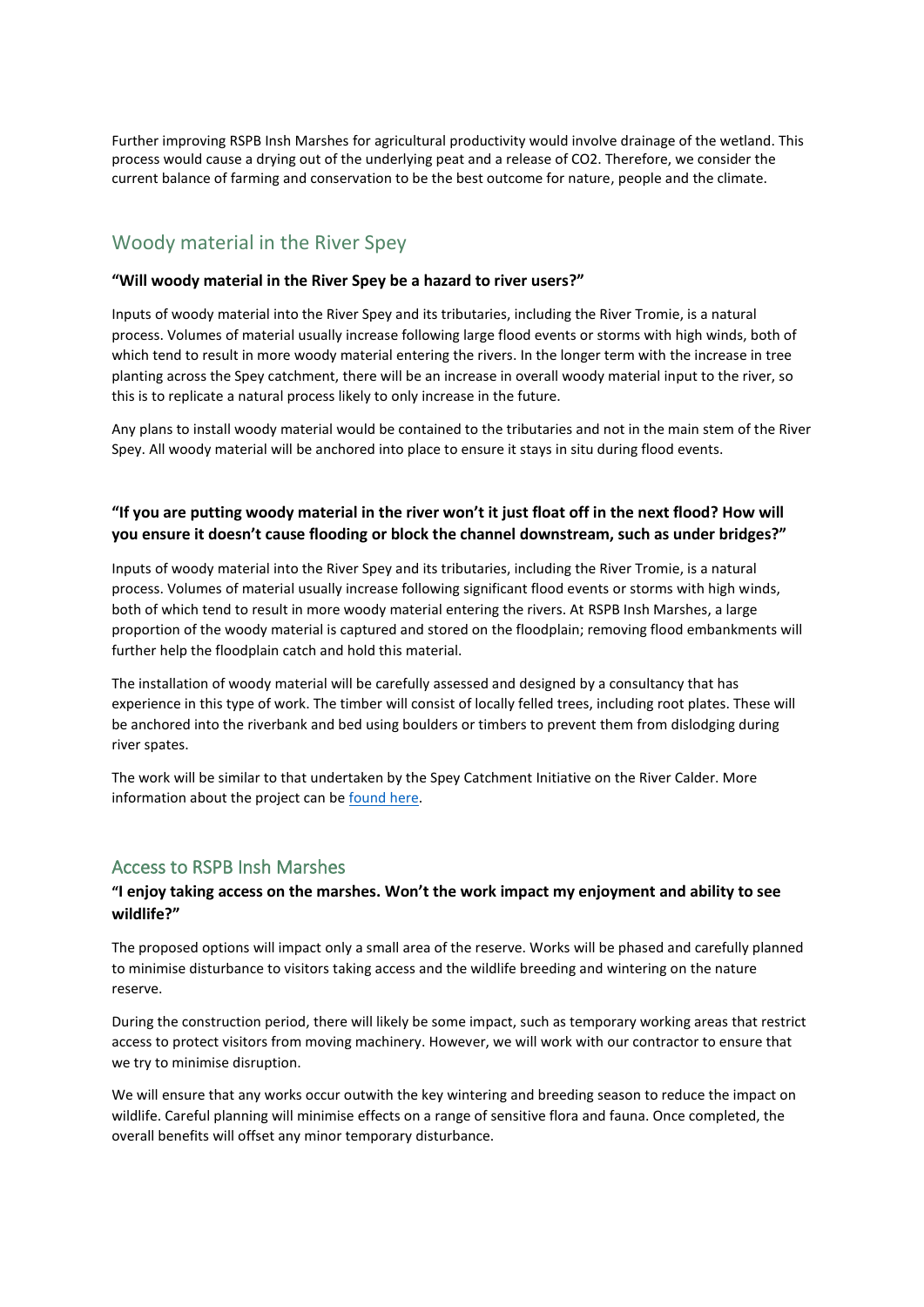### **"Will removing the embankment mean I can no longer walk along the river and would it be possible to in fill some of the ditches to make access easier?"**

Walking along the river will still be possible if the option for embankment removal is taken forward. A design for reprofiled embankments would include reinstating the ground level to natural levee height. A levee is a natural rise in the riverbank created every time a river spills over its banks and deposits silts and alluvium on the floodplain. The most significant deposition is closest to the river, building a naturally higher rise or river levee.

An option to fill the ditches would be difficult. It would be unlikely to improve access as the surrounding ground would still be saturated. One of the options presented at the consultation would be to block the drainage with dams at specific locations to reduce drainage impacts. Whilst planning this work, we will consider whether there is an opportunity to improve access.

## **"Will we still be able to canoe through the marshes under the RSPB preferred options and will it impact our ability to see wildlife whilst we are canoeing?"**

The options won't impact the River Spey core path, and access along the river for recreation will still be possible. The current height of the embankments obscure views of the floodplain when canoeing down the River Spey. Lowering the height of the embankments will improve views across the landscape and enhance the experience of canoeing down the river.

# <span id="page-8-0"></span>Flooding and flood risk

### "**Can RSPB help flooding on Gynack Burn as part of this project?"**

The feasibility study and options appraisal were undertaken to consider options for reconnecting the river and floodplain at RSPB Insh Marshes. The primary aim of the work is to improve the habitat on the reserve for wildlife. Therefore, investigating flood alleviation options for the Gynack is outside the project's scope. However, we are aware that the Spey Catchment Initiative is in discussion with landowners along the Gynack Burn to explore options to help slow the flow of water into the Burn and to stabilise sediments.

**"Flood events in December 2015 on both the Rivers Dee and Spey have highlighted the need to manage and maintain these rivers and their adjacent flood plains. Predictions of more frequent and extreme flood events make it more important that we do not continue with the present inertia that is preventing responsible management of these riparian systems."**

At RSPB Insh Marshes, and across our Cairngorms Connect Partnership, we are keen to implement responsible management by following best practice. For our rivers and floodplains, we are looking to adopt natural flood management techniques and use the natural river processes to ensure long-term sustainability faced with predictions of increased flood events. These aims were crucial outputs of the feasibility study and options appraisal. Adapting to these changing conditions and working with natural river processes are essential to successful future management.

There are also several reasons why adopting a traditional approach to management is not an option at RSPB Insh Marshes.

**Dredging:** The main stem of the Spey through RSPB Insh Marshes is shown in Figure C9 below from the 2016 Feasibility Study. The main hydraulic control through RSPB Insh Marshes is the outflow from Loch Insh to the Feshie confluence, therefore, dredging on the main stem through RSPB Insh Marshes would be ineffective. The tributaries (Tromie, Raitts, Ruthven) are all perched in their lower reaches. Dredging here would make a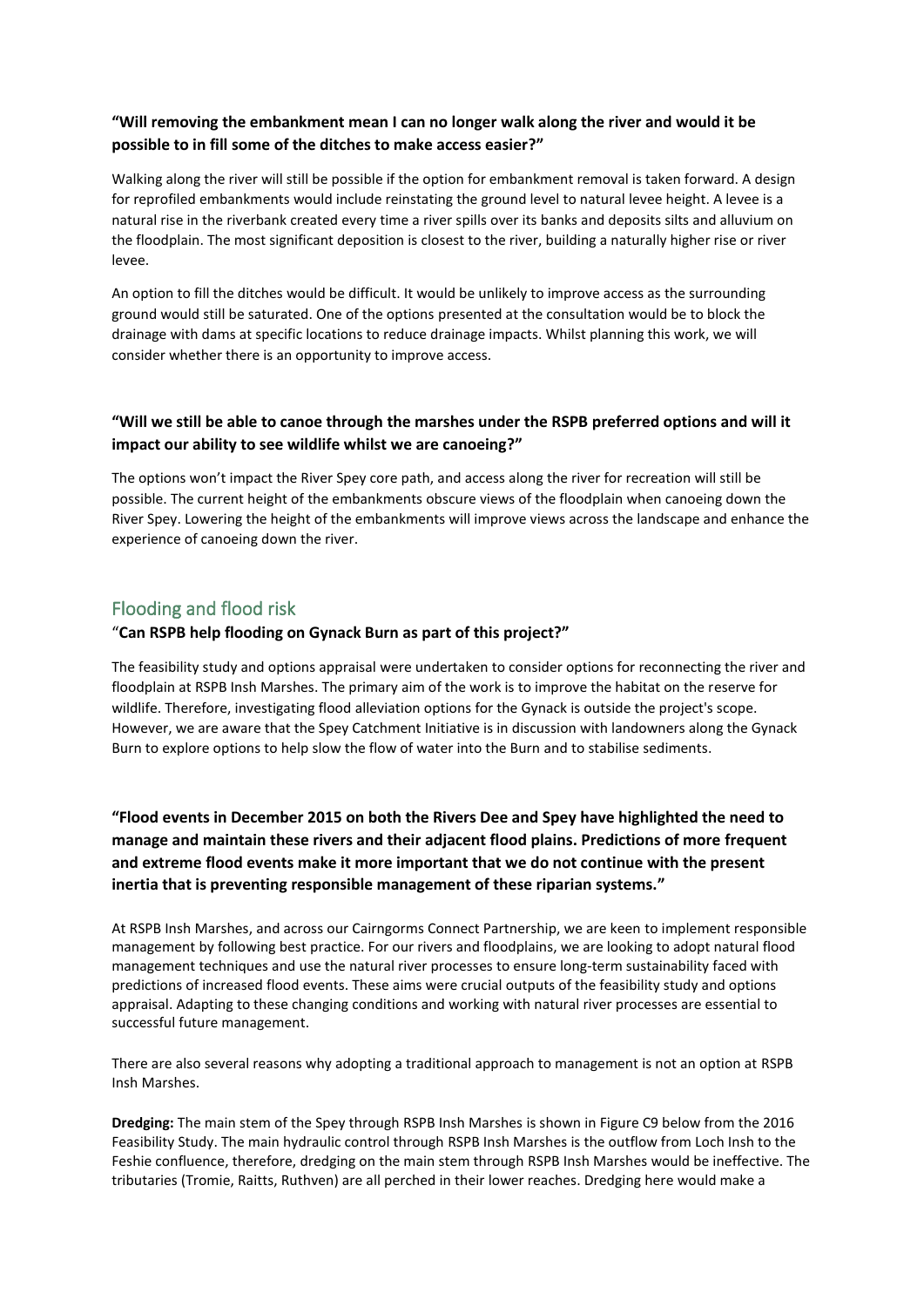difference in reducing flood risk; however, it would be an intensive management regime and contrary to present-day best practice policy, would need regular maintenance and involve continually removing habitat.

**Embankments**: River flows are contained in the river channel which increases the ability of the river to erode sediment and transport it further than natural conditions would allow. This sediment then tends to be deposited in the lower-lying reaches, such as the tributaries, as they flow towards and across the Spey floodplain (Tromie, Raitts, Ruthven). The deposited sediment raises the bed of the tributaries and increases the risk of embankments being overtopped unless the sediment is dredged or embankments raised. Each of the named tributaries now has reaches where the river bed has risen so that it is now higher than the surrounding ground. In these situations, the risk of embankment breaching increases, resulting in a more dramatic change in the alignment of the watercourse. Removing the embankments will allow the river to deposit sediment across the broader floodplain where it is stored and provides new habitats without the need for costly maintenance.

In the case of RSPB Insh Marshes, the activities at direct flood risk are agricultural, in the form of livestock and grazing/hay/silage crops. The risks to these activities have been managed in the past through embankments, ditching and dredging of tributaries through the floodplain. The undertaking of these works, even for repair are now subject to authorisation by SEPA, and not necessarily guaranteed for larger-scale works.

The Chartered Institution of Water and Environmental Management offers more information on the topic: https://www.ciwem.org/news/floods-and-dredging-reality <https://www.ciwem.org/policy-reports/floods-and-dredging-a-reality-check>



Figure C9: Baseline long profile - peak stage River Spey

Note that a bathymetric survey of Loch Insh was not undertaken and the long profile level at Loch Insh is not representative of actual loch bed levels.

#### **"The floodplain gives some limited protection from floods"**

The floodplain at RSPB Insh Marshes plays a vital role in protecting communities adjacent to and downstream of the reserve. The size of the floodplain at RSPB Insh Marshes is significant in terms of the River Spey (see screenshots from SEPA flood map below) and is one of the most important floodplain areas in the whole river system.

Floodplains act as a natural flooding outlet for rivers. During flood events, floodplains increase the ability of a river to move or convey floodwaters. Initially, during a flood, as more water enters the river or stream, the height of the water rises, however, once the volume of water exceeds what the river channel can carry, it spills out onto the floodplain. The rate at which the waters rise increases much more slowly because any additional volume of water spreads out into the much larger capacity provided by the floodplain. As a result, floodwaters move much more slowly on floodplains, so very extensive floodplains can act like a reservoir that temporarily stores water, slowly releasing it back to the river as the flood recedes.

Additionally, by slowing the speed of floodwaters, floodplains can reduce the impact of erosion downstream and act as sediment stores reducing the need for costly dredging.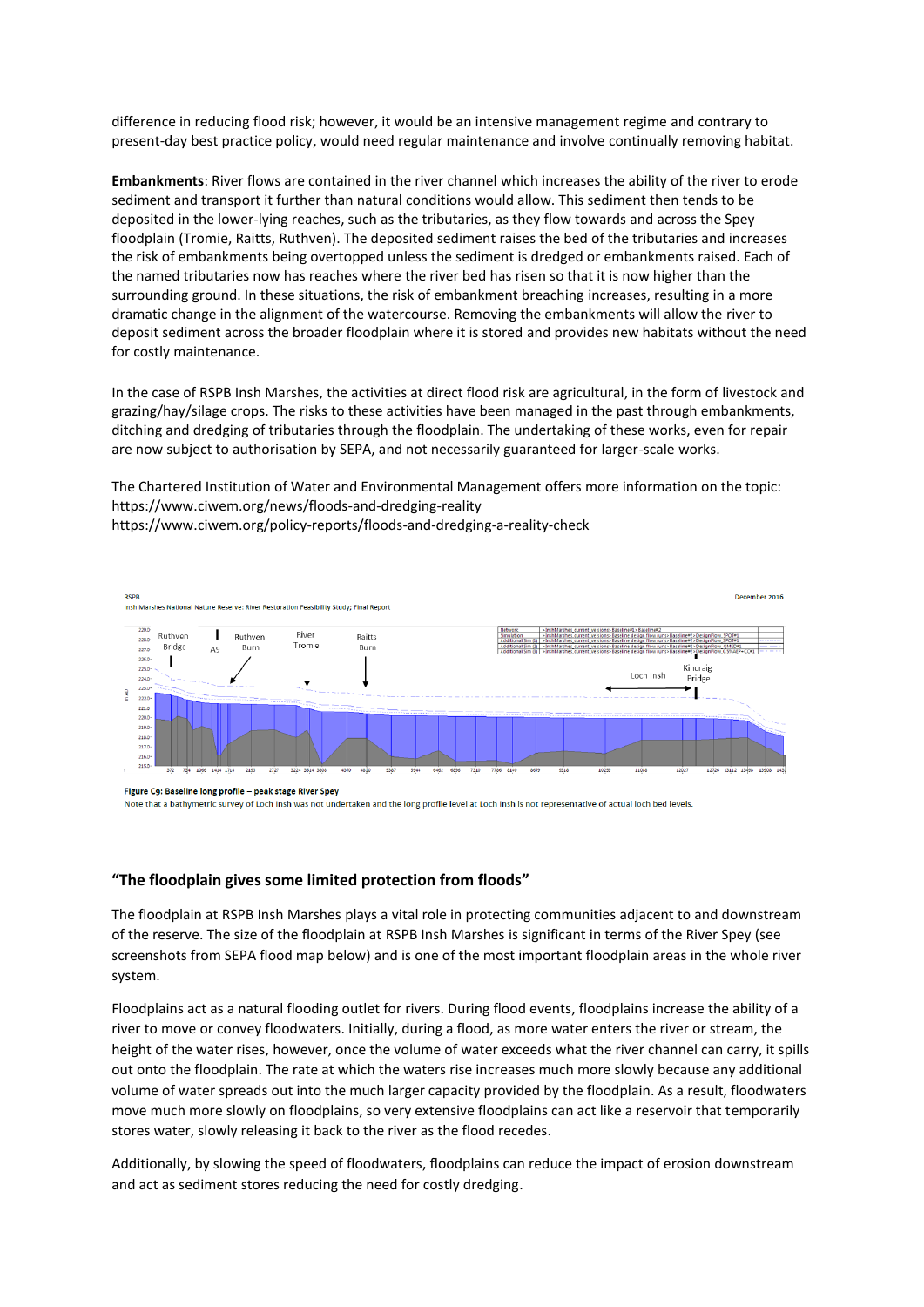During a significant flood event, the floodplain at RSPB Insh Marshes can flood up to 3 meters deep and hold up to 30 million m3 of water. The peak of the flood takes around 36 hours to pass through the floodplain. Storing and holding water on the floodplain at RSPB Insh Marshes allows the downstream peak to pass and protects communities such as Aviemore from more significant flooding.

The embankments prevent the full extent of this floodplain from being used during the onset of floods. Other than through local breaches, the embankments prevent the river from flowing onto the floodplain except in significant flood events. A properly functioning floodplain would be much more effective in tackling the impacts of the predicted increased frequency of flood events, both locally and further downstream in the Spey.

The restoration measures proposed on RSPB Insh Marshes are not designed as a flood alleviation scheme. However, the proposed options will provide natural flood management measures by slowing the flow of water and helping to reduce the flooding peak as it passes through the floodplain, potentially reducing flood risk on land and in communities surrounding RSPB Insh Marshes.



*Image (above): The size of the floodplain at RSPB Insh Marshes (marked with a red circle) is significant in terms of the River Spey, highlighted in yellow, and is one of the most important floodplain areas in the whole river system.*

#### **"The options do not increase flood protection for Loch Insh, Kincraig, and downstream"**

The primary objective of the feasibility study and options appraisal was to identify and assess the options to restore and reconnect the river and floodplain where the historical modifications negatively impact the site morphology, hydrology and ecology. Designing a flood alleviation scheme was not a driver for the study. However, the options present opportunities for natural flood management by slowing the flow of floodwater as it passes through the floodplain and providing more space for water upstream that will benefit some areas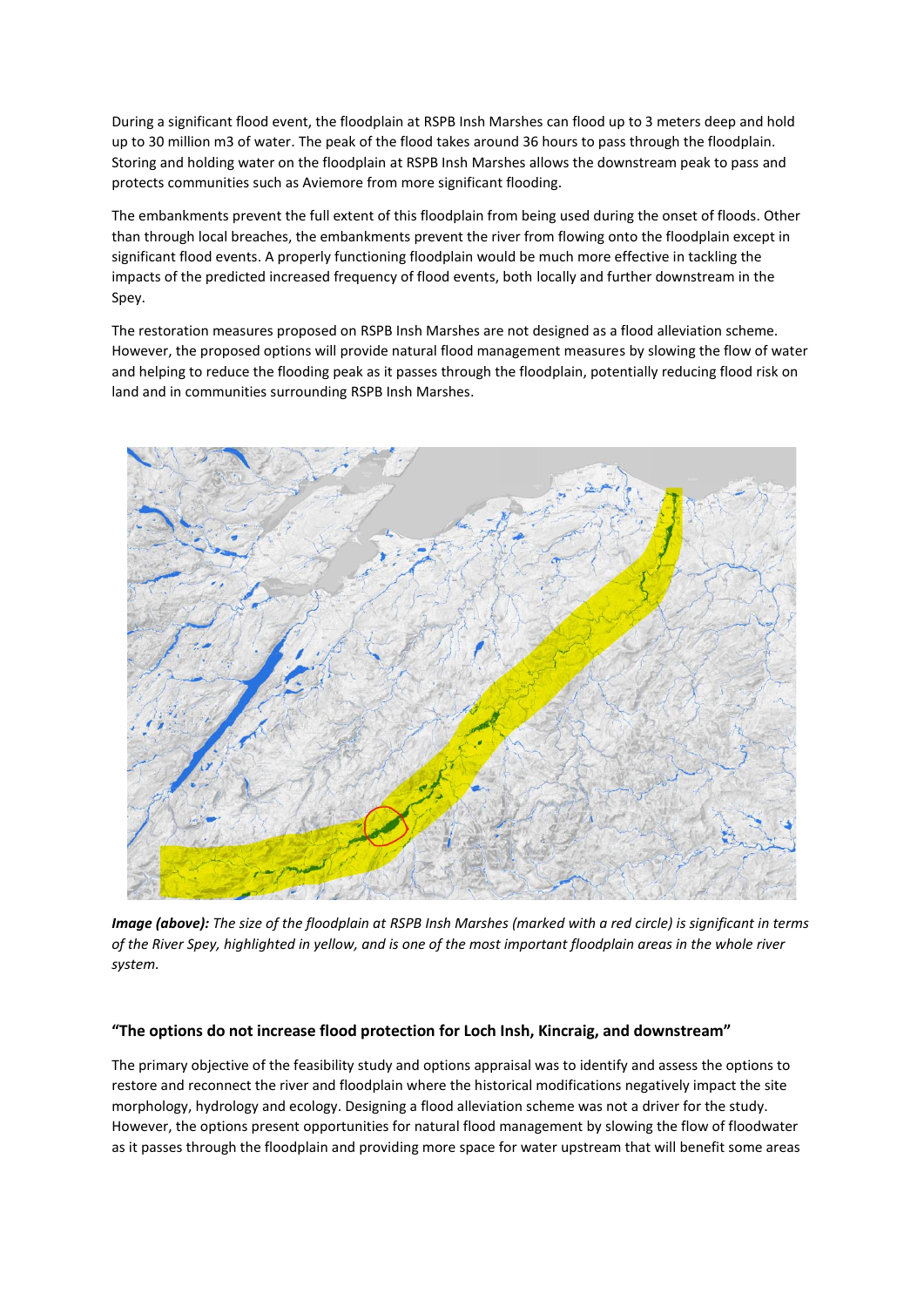downstream of the options. Our intention has not been to mislead communities as our plans do not offer a flood protection scheme for the Loch Insh Area.

The ecological restoration work undertaken by our Cairngorms Connect Partnership will further help mitigate flood risk. Restoring peatland, planting montane scrub and expanding the Caledonia Pinewoods within the River Feshie and River Tromie Catchments will help capture and slow the water flow, further reducing flooding downstream through natural flood management techniques.

#### **"SEPA need to explain to flood risk to residents and businesses"**

RSPB doesn't have a flood risk remit. We feel the Community Council is better place to make such a request to SEPA**.**

# **"This consultation is premature being before we know the likely effects of the options. It is also misleading, because many people gain an impression from the leaflet and other material that RSPB plans to improve flood protection for Loch Insh and downstream."**

The RSPB have committed to engaging the local community through all stages of the project. We have engaged the local community in our work from an early stage to hear local opinions on the projects we are considering. We will be taking all the information gained from the engagement and evaluating the projects in light of information gained. Engaging Communities in this way is following best practice guidance from Scottish land Commission on how land managers and communities can work together to make better decisions about land use.

The primary objective of the feasibility study and options appraisal was to identify and assess the options to restore and reconnect the river and floodplain where the historical modifications negatively impact the site morphology, hydrology and ecology. Designing a flood alleviation scheme was not a driver for the study. However, the options present opportunities for natural flood management by slowing the flow of floodwater as it passes through the floodplain and providing more space for water upstream that will benefit some areas downstream of the options. Our intention has not been to mislead communities as our plans do not offer a flood protection scheme for the Loch Insh area.

**Concerns around "the Feshie and its confluence and how it impacts flooding around Loch Insh and the settlement of Kincraig, including businesses, roads, the shinty pitch and bridge."**

**Concern that "the impact of the River Feshie is not being considered when looking at any changes or modelling upstream on the River Spey. Details of flooding of the Kincraig area have been given from specific flood events when the area was impacted by the River Feshie flooding which then combined with water coming downstream in the River Spey to raise levels further."**

Flows from the Feshie have been included in the flood model, although the flood mapping extents presented in the 2016 Feasibility report stop at Loch Insh. The scope of the feasibility study was to look at current conditions and to model possible options on RSPB owned land at RSPB Insh Marshes; therefore, modelling future changes on the River Feshie was beyond the project's scope.

It is also not possible for modelling work to account for morphological instability or represent complex local behaviours that may change the river's path or angle of confluence with the River Spey in response to flooding.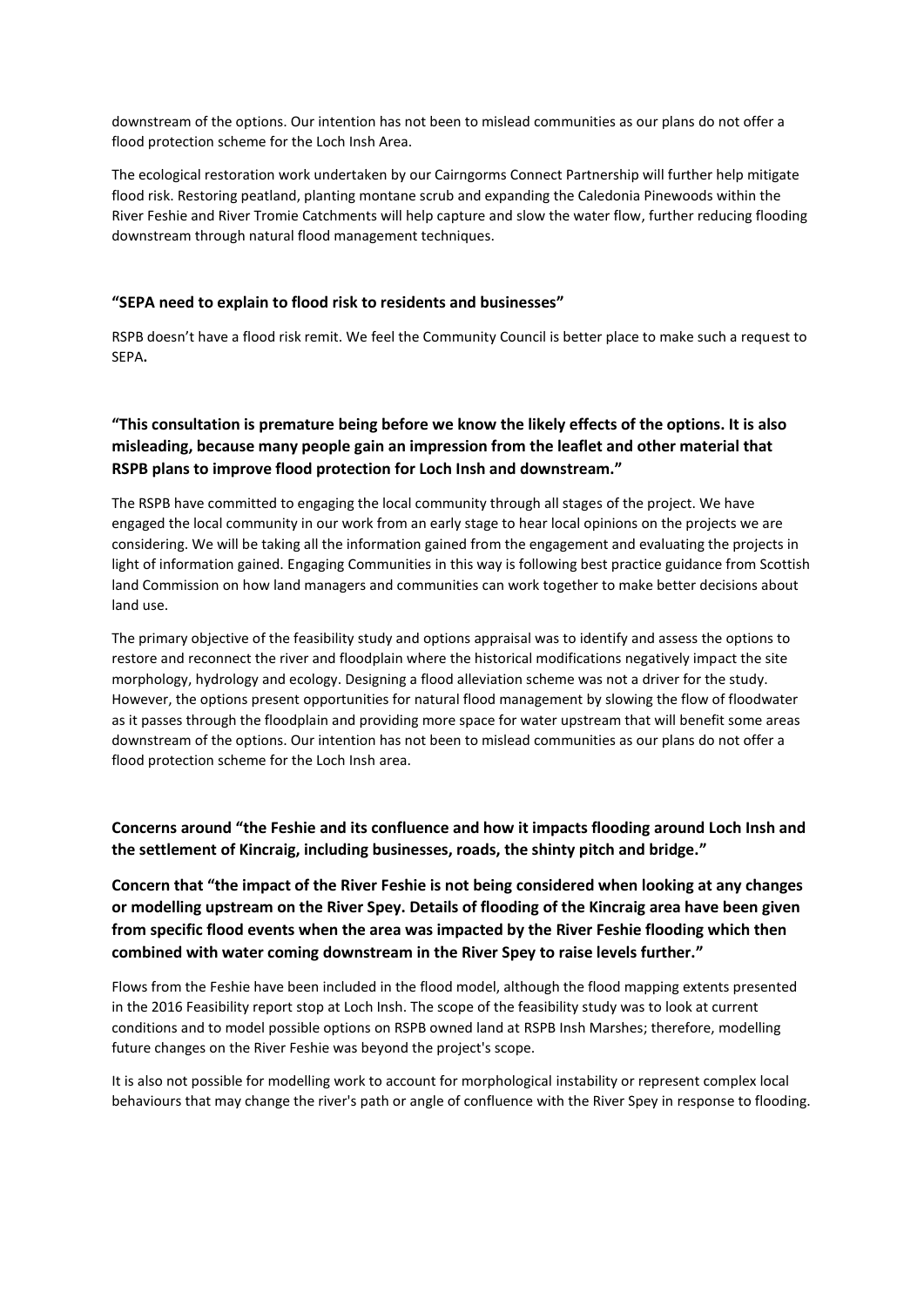## **Concerns that "the model has not considered worse case scenarios as the recent 1993 and 2015 floods exceeded the 1 in 200-year levels predicted in the feasibility study."**

EnviroCentre has carried out additional modelling analysis to assess the ability of the model to replicate observed flooding from two historical flood events. This validation exercise confirmed that the model could replicate observation of flooding at Kincraig Bridge, Invereshie and Loch Insh reasonably well, such that modifications or calibration of the model is not required. For more information, and to receive a copy of the report, please emai[l insh@rspb.org.uk](mailto:insh@rspb.org.uk)

# **Concerns that "water paths in Badenoch are dynamic, changing with deposits of gravel and boulders. The feasibility study is based on a single case, to which to compare options. Future changes, such as at river confluences and unexpected meandering, make this base case just one of many 'do nothing' states." Effects of the options are perhaps more uncertain than the summary of options makes out.**

Modelling work can't account for morphological instability or represent complex local behaviours that may result in the changes mentioned above. The model only represents the river at the time of surveying. However, using the experience of consultancies that have designed and implemented similar projects, we minimise the risk of unforeseen consequences arising from the projects and that any changes in morphology have been thoroughly considered. Doing nothing or continuing with existing management practices we will still see future changes within the river, particularly around the tributaries where bed levels are rising due to sediment deposition and increasing the risk of the river breaching out of the channel in an uncontrolled manner. We feel that by managing the risk through active restoration, a better outcome can be achieved for nature and people.

# **"Meaningful modelling and consultation would consider a 50% increase in the 1 in 200-year floods, resulting from climate change and including simultaneous flooding from the Spey and Feshie."**

In 2016, when the feasibility study was undertaken, the most up to date information was used; rainfall and climate change predictions have changed since that time. The latest projections from UK Climate Projections (UKCP18) advised by SEPA (2019) from the North-East Scotland River Basin Region are for a 34% increase in river flows due to climate change to 2100. However, this has recently been downgraded for the river Spey from the 50% discussed at the consultation.

EnviroCentre developed the model based on a worst-case scenario, a simultaneous peak on the River Spey and River Feshie was used to assess the impact of the proposed options.

# **"We are concerned that all options apart from possibly options 3, full repair of embankments and to a lesser extent Options 2 maintain to obligations, seem likely with climate change to increase flood risk to neighbouring area such as Lynchat and to properties and infrastructure downstream from RSPB Insh Marshes."**

The predicted effects of future climate change will result in larger flood events. These will pose increasing risks to the communities regardless of any works undertaken.

# **"Do the plans involve altering the connection on the Main Drain that could cause a raise in the levels of Loch Insh"**

No, the works do not involve altering the connection on the main Drain, nor do they include work that will cause a rise in the levels of Loch Insh.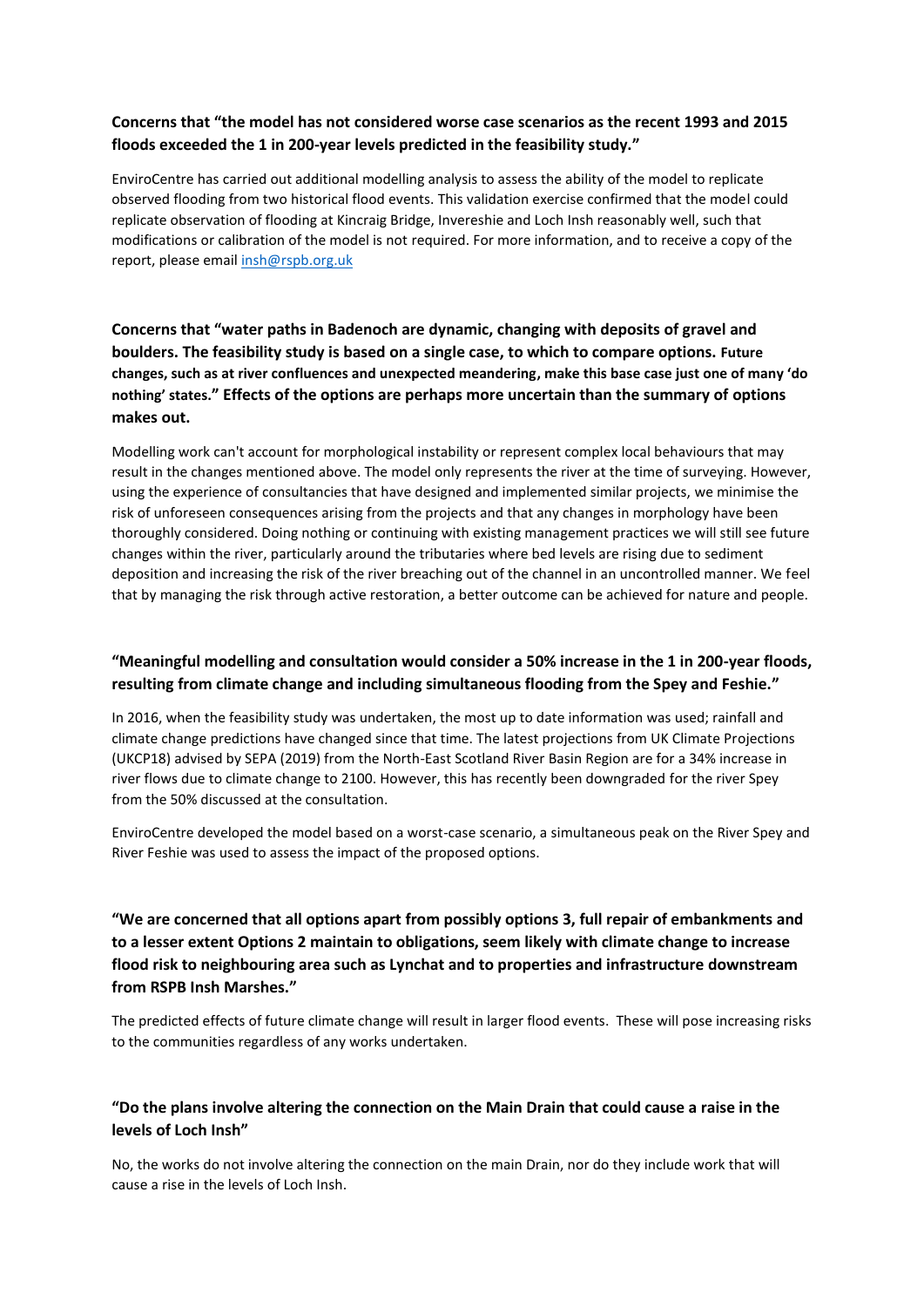EnviroCentre modelled an option to reduce the connectivity between the Main Drain and Loch Insh as part of the Feasibility Study. The outcome of the modelling work resulted in a decrease of 0.01m in a QMED flood event (a flood with a return period of every two years) and an increase of 0.04m in the 1 in 200-year flood event at Kincraig bridge. However, due to the complexity of this connection and the constraint of the wastewater discharge by Scottish Water at Insh Sewage Treatment works, RSPB decided not to take this option forward, and it was therefore not presented at the Community Engagement Event.

**"What is really needed is a catchment management plan as what happens above and below the marshes greatly influences what occurs in the marsh itself. This includes concerns over management of the Feshie, the effect the removal of actively growing trees will have on the water entering the catchment and the impact of climate change and felling coming together to magnify the risks"**

We agree that a catchment scale approach is required to assess flood risk, and a holistic approach to catchment management is necessary if we are going to reduce climate change impacts. Several partnerships within the area are working at a catchment scale to slow water flow. For example, the Cairngorms Connect Partnership has an ambitious 200-year vision to create 13,000ha of new forest and an additional 5300ha of high-altitude montane woodland.

To date, the partnership has undertaken collaborative deer management across the partnership area to allow forest expansion onto the open ground and aims to restore 'missing' tree species by sowing or planting across an area of 600ha. More tree cover will increase catchment friction, slowing water movement, whilst the establishment of trees will increase water uptake from the soil. In addition, the partnership has restored 586ha of blanket bog, with a plan for several thousand more hectares over the coming decade; expanding the capacity of our peatlands to hold water before slowly releasing it back into the catchment will further help to reduce peak river flows.

The work on RSPB Insh Marshes to restore the river and floodplain are also important. As the largest natural floodplain zones of the River, Spey is a prime area for restoring natural river processes and floodplain connectivity.

More information on the work of Cairngorms Connect can be [found here](http://cairngormsconnect.org.uk/) . Another such partnership is the [Spey Catchment Initiative;](https://www.speycatchment.org/projects/) the project and its partners have developed a catchment management plan that sets out the regulatory framework, the key issues and opportunities for the catchment. The Catchment Management Plan covers water environment, flood management, communities, economic development, fisheries management, farming, forestry and woodland, and habitats and species.

### <span id="page-13-0"></span>**Other**

#### **"If removing the man-made levees does not have the desired outcome will RSPB pay for their reinstatement?"**

The proposed option for embankment removal is a pilot scheme on a small compartment (50ha), allowing RSPB to trial the option and monitor the restoration results. From research undertaken at similar projects across the UK and Europe, consultation with stakeholders, and extensive and thorough modelling work with our consultants, we are confident that the project outcomes will be realised. Therefore, we are satisfied that reinstatement will not be necessary in the future.

#### **"What would be the height of the new levees?"**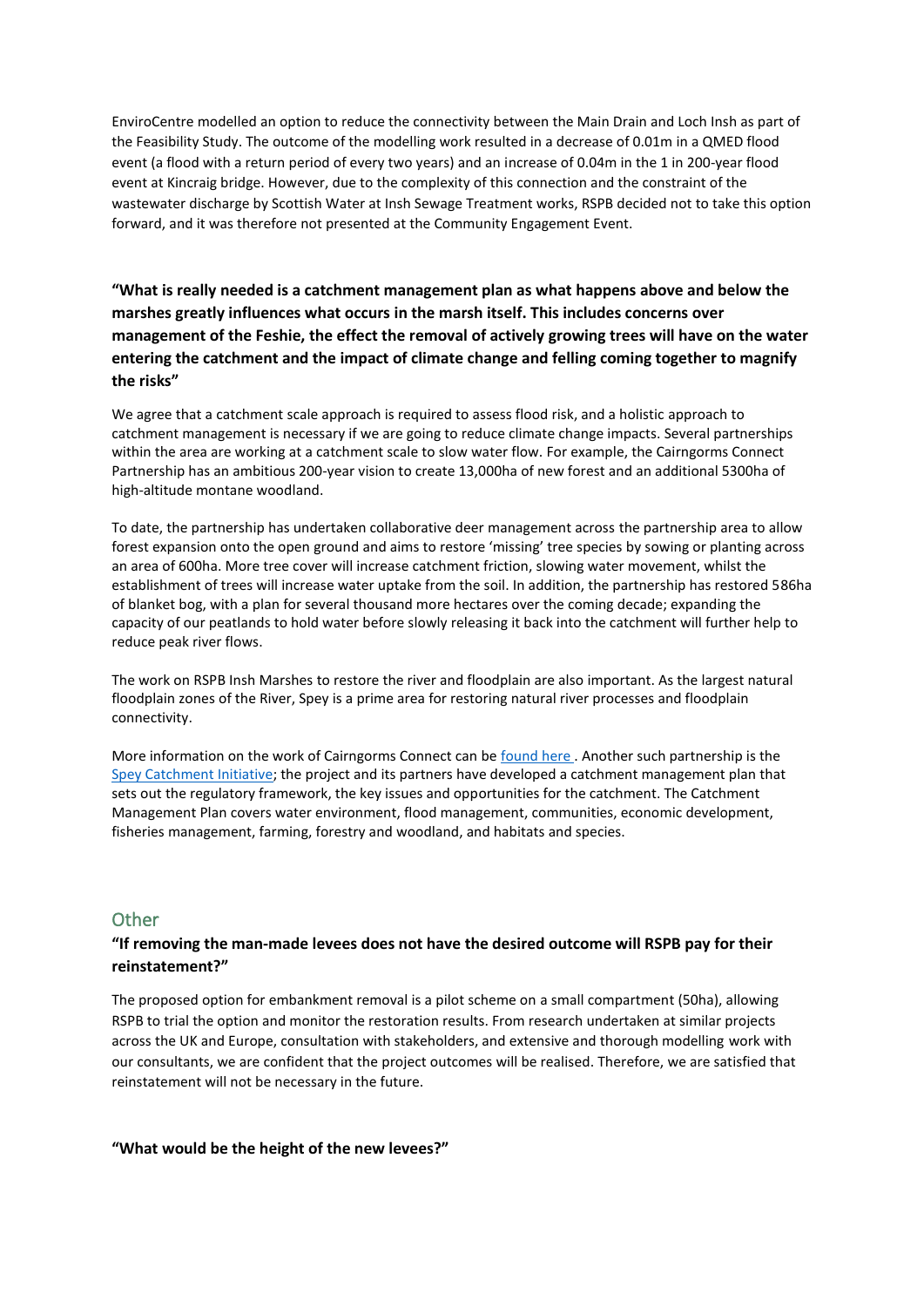The aim of embankment reprofiling will be to reform a river levee; this will involve lowering the raised bank to the current ground level between the riverbank and the riverside edge of the embankment. This will ensure that the integrity of the riverbank is not directly disturbed by the works. See diagram below.

The original embankments were built by borrowing material from the wetland side of the bank and working the material into the raised mound. The reverse of the process will be used for lowering the embankments. We are working closely with Nature Scot to ensure that the important wetland habitats are protected.



## **"The RSPB, as with any landowner, have a legal and moral responsibility to ensure that their policies and actions do not impact negatively on neighbouring property; in this case Lynchat."**

One of the key reasons for RSPB undertaking the feasibility study and options appraisal was to understand how the floodplain stores water during flood conditions and its role in protecting properties, businesses, and infrastructure.

We wanted to build our knowledge around the positive and negative impacts of the failing modifications on flooding and the likely changes that could happen in the future. The original reasons for the construction of the embankments were to protect the floodplain from spring and summer flooding to allow expansion of agricultural productivity in the early 1800s. Consequently, the walls are overtopped in the worst of the winter flooding and are indeed not constructed for longevity nor to stand the increased pressure from climate change.

We, therefore, need to plan for the future, and this will include discounting options that have a negative impact on property. Still, we do feel it is our responsibility to review and plan to ensure that the floodplain is as resilient as possible and continues to help protect against flooding in the future.

#### **"I am concerned that the dualling of the A9 should not damage the marshes."**

RSPB Scotland have been working very closely with Transport Scotland to minimise the impact of the A9 dualling on Insh Marshes National Nature Reserve. More information can be found here <https://www.rspb.org.uk/our-work/casework/cases/a9-dualling/>

#### **"Register with Carbon credits and add financial as well as ecological value"**

We thank you for this helpful suggestion; unfortunately, it is currently not possible to register fen peatlands for carbon Credits. We hope a policy change later this year will allow us to progress this suggestion.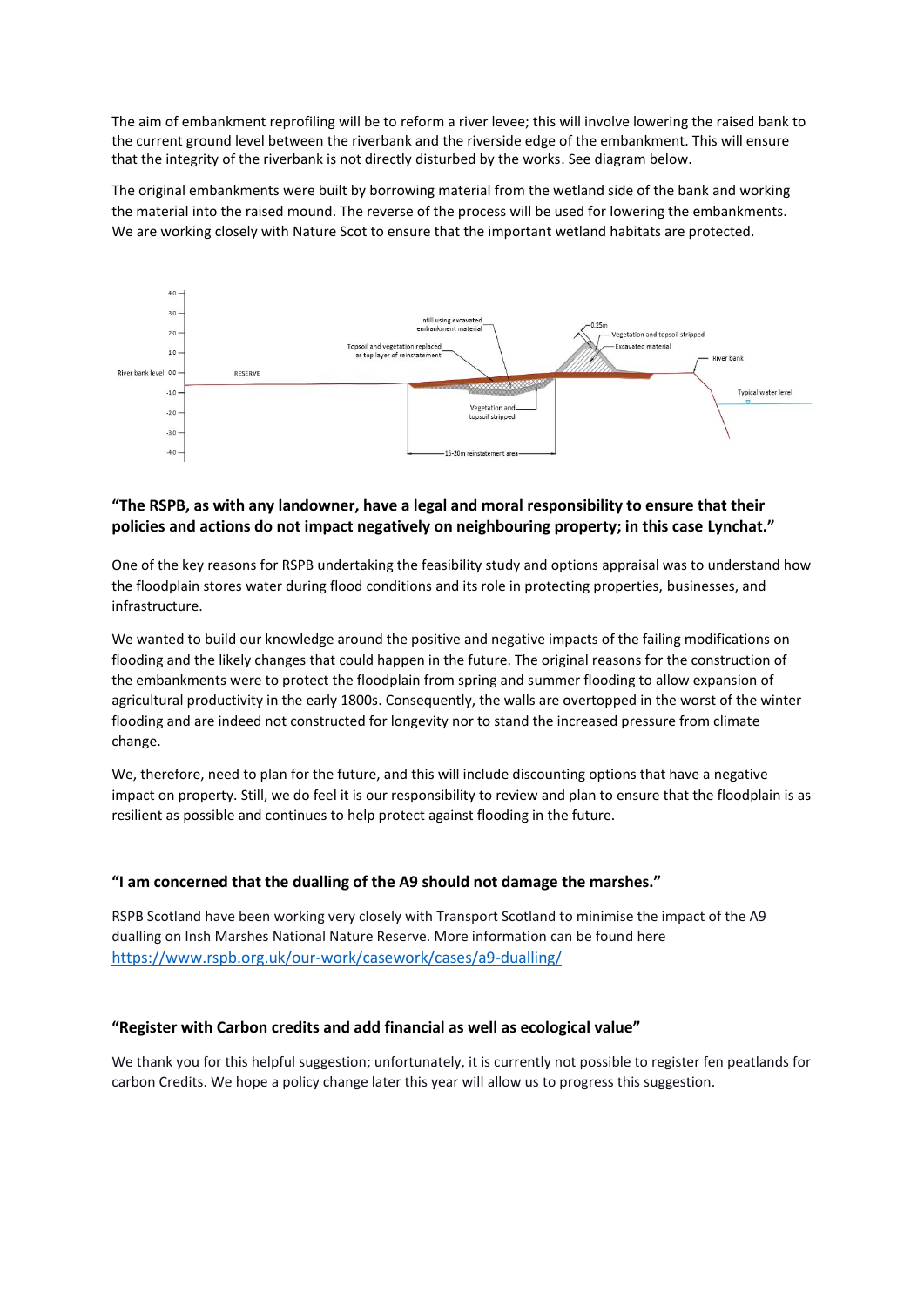# <span id="page-15-0"></span>Alternative options suggested during the engagement

# **"Tree planting and riparian woodland"**

As part of our partnership in Cairngorms Connect, one key objective is expansion of woodland, including establishing trees in riparian corridors. Creating riparian woodland would be a great addition to the floodplain restoration options at RSPPB Insh Marshes, both in creating a long-term supply of deadwood but also shading the river to help reduce the impact of climate change. We will be looking for opportunities to develop additional riparian woodland as part of the project, either by riparian planting or excluding livestock to allow natural regeneration. We will update the Community as plans develop.

# **"Build the riverbanks back up as it was put there for agricultural purposes"**

The reconstruction and ongoing repair and maintenance of the embankments is not a sustainable approach in the long term and does not fit with the aims of the feasibility study and options appraisal. Government land-use policy promotes natural flood management techniques and the restoration of natural river processes to provide resilience to future climate change impacts.

This option was modelled as part of the original consultation, option 3 full repair; whilst the modelling of a large scale 1 in 200year flood event did show a decrease in downstream flood risk, it was also noted that this option increased the flood risk at many receptors surrounding the reserve including within Lynchat Village. Given the increased flood risk noted at some of the key receptors and the multiple benefits that some of the other options deliver, we won't be taking this option forward.

# **"Yes, the long overdue reintroduction of beavers"**

RSPB Scotland was delighted at the recent Scottish Government announcement of new measures to expand beaver numbers and restore biodiversity. This action represents the next stage in returning beavers to the waterways of Scotland.

Beavers are a crucial addition to our wetland introducing complexity to our rivers and streams, slowing the flow and improving water storage. RSPB Scotland has some of the best wetland sites in Scotland and we in collaboration with our partners look forward to discussing future translocations. In preparation for this, we have completed assessments at some of our sites, including Insh Marshes, and, with appropriate local consultation, we are keen to progress plans for bringing beavers back to these areas.

# **"Improve, restore/or maintain pedestrian access along the various embankments"**

With feedback during this engagement, RSPB would like to work more with the local community to enable responsible access to the marshes. We will be looking for input from the community to take this forward where appropriate and feasible.

# **"Install (flap?) valves in the Spey embankments at Insh Marshes that allow the Marshes to flood rapidly, but retard return of floodwater to the Spey."**

We have had further discussion with our Consultants in relation to this option. We consider that this option could be used; however, it would primarily focus on reducing downstream flood risk, and the work would need to be targeted at particular events or to protect designated areas downstream. Such systems are in place elsewhere, and the floodplain storage and release are designed to provide improved flood protection up to a design threshold.

Therefore, we have been advised this approach is more suited to a design flood alleviation scheme and does not deliver the restoration objectives set out in the feasibility study and options appraisal.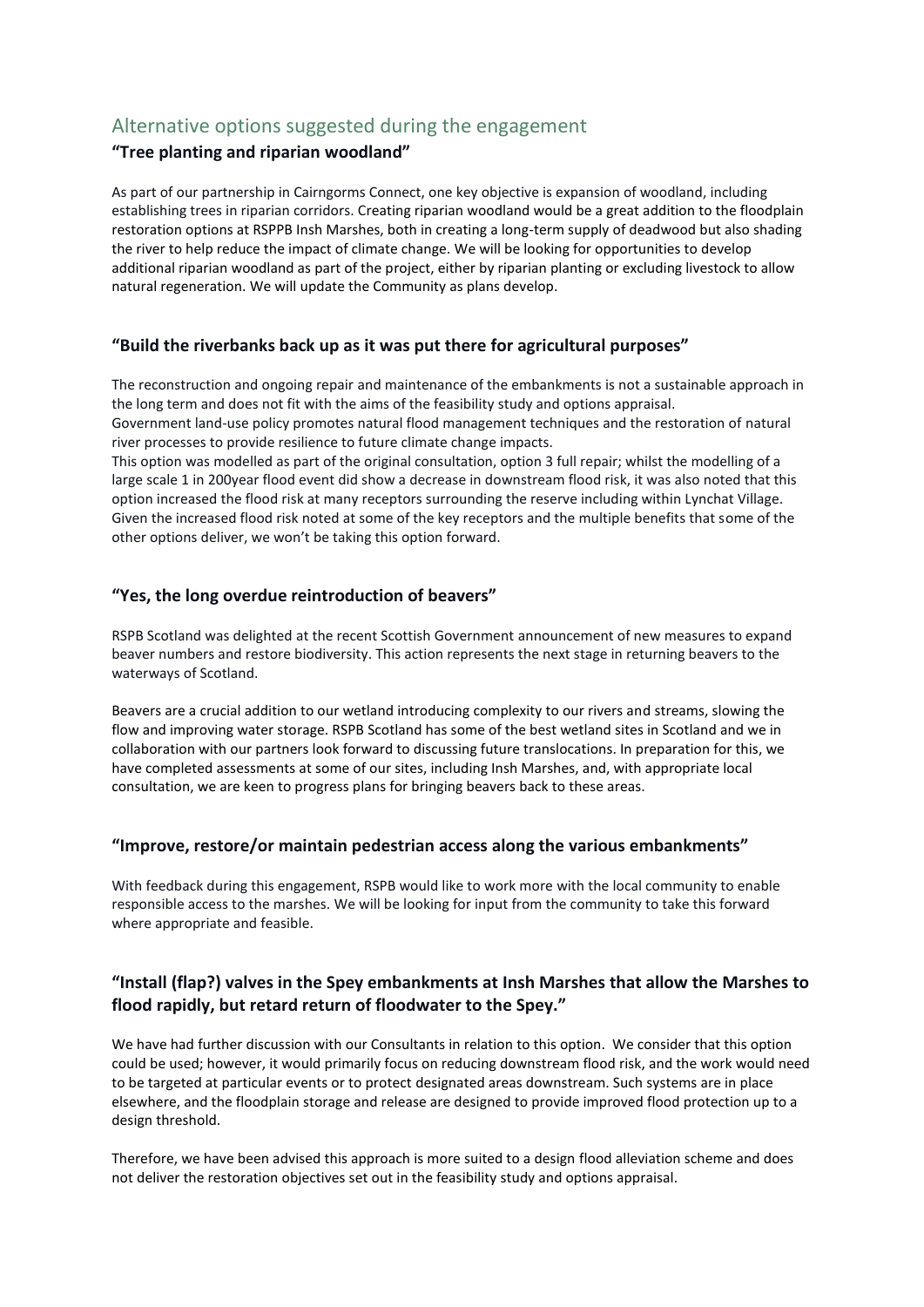RSPB are looking at nature-based solutions and feel, that this option would add more infrastructure to the floodplain and increase ongoing maintenance costs. After further consideration it has been decided that we won't be taking this option forward.

# **"Do nothing is an option to consider – At present we know and understand the issues of flooding in Insh marshes and the current measures in place go a long way to controlling the water that flow into inhabited areas."**

The 'do nothing' option will not keep conditions the same as they are now or for a long time into the future. It would be an option similar to a slow, uncontrolled embankment removal. The embankments are already breached, and these breaches continue to evolve, so it is not a static system. Larger breaches, or new breaches can lead to bank stability issues, erosion, unpredictable flood risk and release of large volumes of often fine sediment into the river system. The Spey remains an active river system, and climate change predictions indicate an increased frequency of events that will put further pressure on the already failing system of modifications and embankment. We feel it is more appropriate to take positive action to manage the risk and give more predictable modelled results. We, therefore, consider that doing nothing is not an option.

# **"Or that by doing nothing, changes will still happen but suggestions this might be easier as the embankments would break down with river processes through time and tributaries would renaturalise themselves."**

This is a valid option; future changes will occur to varying extents across the site at different timescales in an uncontrolled manner. Some of these may lead to consequences that, although acceptable when natural occurrences, could be planned to minimise the direct effect during a programme of active restoration. For example, the large scour hole at Lynchat will continue to increase and release fine sediment to the river which will ultimately be deposited elsewhere, or the Raitts Burn could avulse (break out of its channel) and flow into the Lynchat wetland potentially leading to an increase in flood risk in the village. We feel it is more appropriate to take an approach that helps natural river and floodplain processes to re-establish but in a way that we understand the impacts and manage any associated risk. We, therefore, consider that doing nothing is not an option.

## **"More embankments in the marshes might be breached or removed so that floodwater flows more freely onto the marshes to help reduce the effects of flooding downriver to Kincraig, Aviemore and beyond but in a way that does not threaten the B9152 and railway."**

The B9152 and railway are already at risk from flood events; proposed embankment removal will not increase flood risk to this crucial infrastructure. It would be fantastic to remove more embankments. However, we feel a staged approach is more appropriate for several reasons:

- Firstly, we have listened to the local community's concerns and would like to demonstrate that the proposed works won't negatively impact properties, businesses, and local infrastructure.
- Secondly, as the works can impact the site designations, and several important species and habitats, we consider a cautious approach more appropriate.

We will implement an initial programme of work followed by a monitoring to assess the restoration's effectiveness before considering further phases.

**"Insh Marshes ditches and the main drain might be maintained so that more land dries out between floods, thus increasing the capacity of the ground to hold floodwater. Return of that floodwater might be retarded by valves or by managing ditch connections with the Spey."**